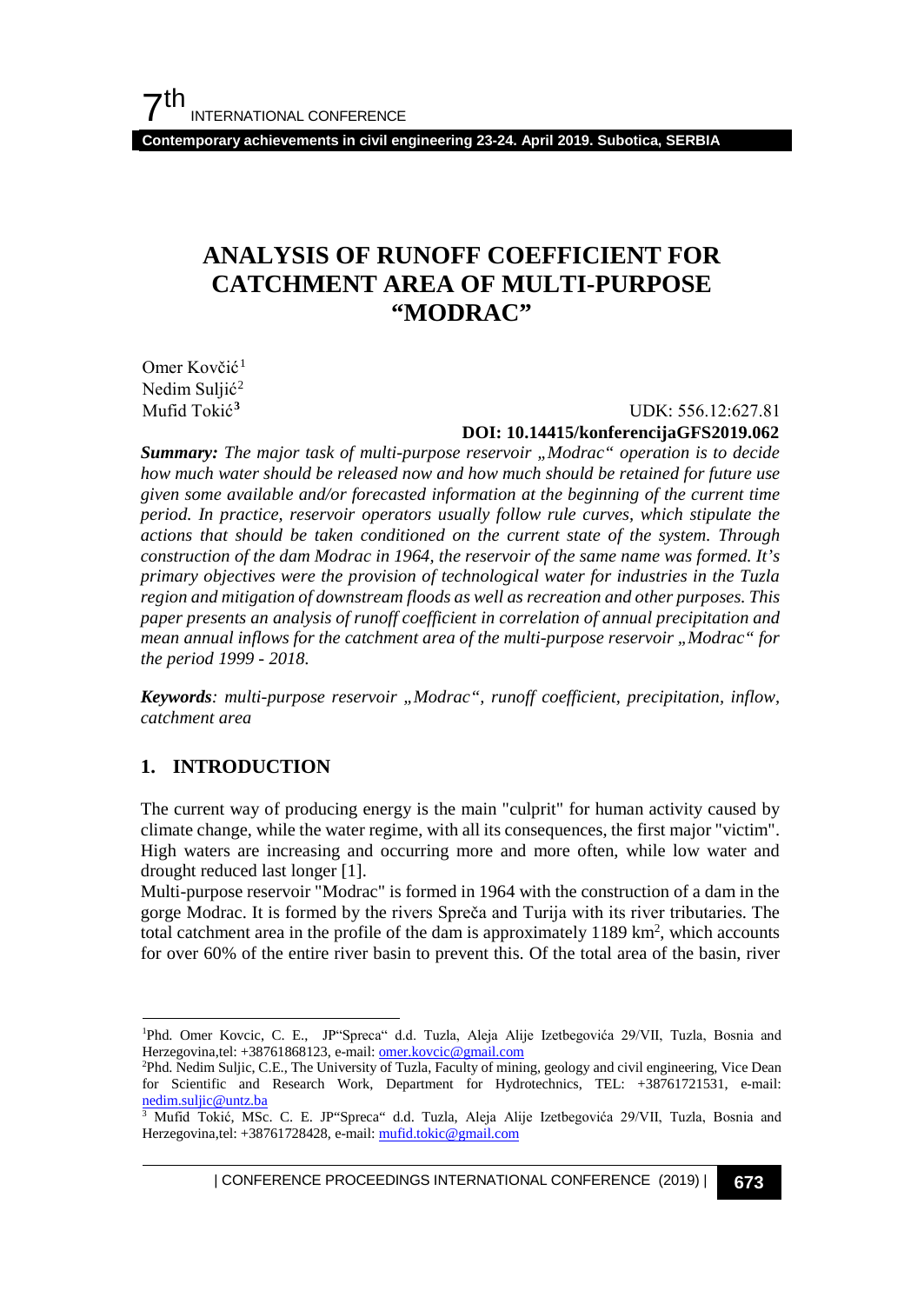# $\overline{\phantom{a}}$ . МЕЂУНАРОДНА КОНФЕРЕНЦИЈА

#### **Савремена достигнућа у грађевинарству 23-24. април 2019. Суботица, СРБИЈА**

Spreča occupies 832 km<sup>2</sup>, river Turija occupies 240 km<sup>2</sup>, while the rest of the basin belongs to the immediate basin reservoirs  $117 \text{ km}^2$  [2].

For the dimension of normal backflow 200.00 (m.a.s.l.) reservoir provides, on average, 2,30 m<sup>3</sup>/sec of raw water and 4,70 m<sup>3</sup>/sec as hydro biological minimum for the river Spreča, looking downstream from the dam (projected state) [2].

Multi-purpose reservoir "Modrac" solves several hydrologic and extremely economic aspects as supply of population, industry and thermal capacity of Tuzla and Lukavac with technological water, dilution of wastewater discharges Tuzla and Kladanj industry, the increase of flow of Spreča river downstream of the reservoir during the summer, electricity production in a small hydropower, mitigates high water flood flows with retention influence of reservoir and prevent or significantly reduce flooding in the river valley Spreča downstream of the reservoir.

However, the actual amount of water in the reservoir may vary over the short term depending on rainfall and other conditions [3].

Flood control dams store all or a portion of the flood waters in the reservoir, particularly during peak floods, and then release the water slowly [4].

According to the Law on the Protection of accumulation "Modrac" uses of reservoir "Modrac", in order of priority, are [2]:

- the provision of water for the population,
- the provision of water for industry,
- protection from flooding downstream of the dam,
- the provision of hydro biological minimum for river Spreča, downstream of the reservoir,
- development of tourism, recreation and water sports, in accordance with the Law,
- the production of electricity on small hydroelectric using excess water in the profile Modrac.

According to the latest geodetic and hydrographic measurements reservoir "Modrac" has the following morphometric characteristics [5]:

- total area of the reservoir "Modrac" is 16,69 km<sup>2</sup>,
- total volume of water in reservoir "Modrac" is  $102.759.629.92 \text{ m}^3$ ,
- useful volume of water in reservoir "Modrac" is  $66.522.627.23 \text{ m}^3$ ,
- maximum depth of the reservoir Modrac is 14.94 m (bed elevation),
- the average depth of the reservoir "Modrac" is 5.32 m,
- maximum width of the reservoir "Modrac" is 2.411,17 m,

The Modrac dam is multi-armored reinforced concrete with 11 counterframes, with the following basic characteristics, Figure 1:

- construction height of dam  $H = 33.35$  m;
- dam length in crown  $L = 205,0$  m;
- level of the upper edge of the structure of the dam 205,00 m.a.s.l.;
- designed level of maximum downfall 203,00 m.a.s.l.;
- level overflow fields of the dam angle of normal slowdown 200,00 m.a.s.l.;
- minimum operating level: 194,00 m.a.s.l.;
- the four bottom outlets (number: 2, 6, 7 and 8). The maximum capacity (maximum shutter openness) of the basic drains is about 80.00  $\mathrm{m}^3/\mathrm{s}$  [6].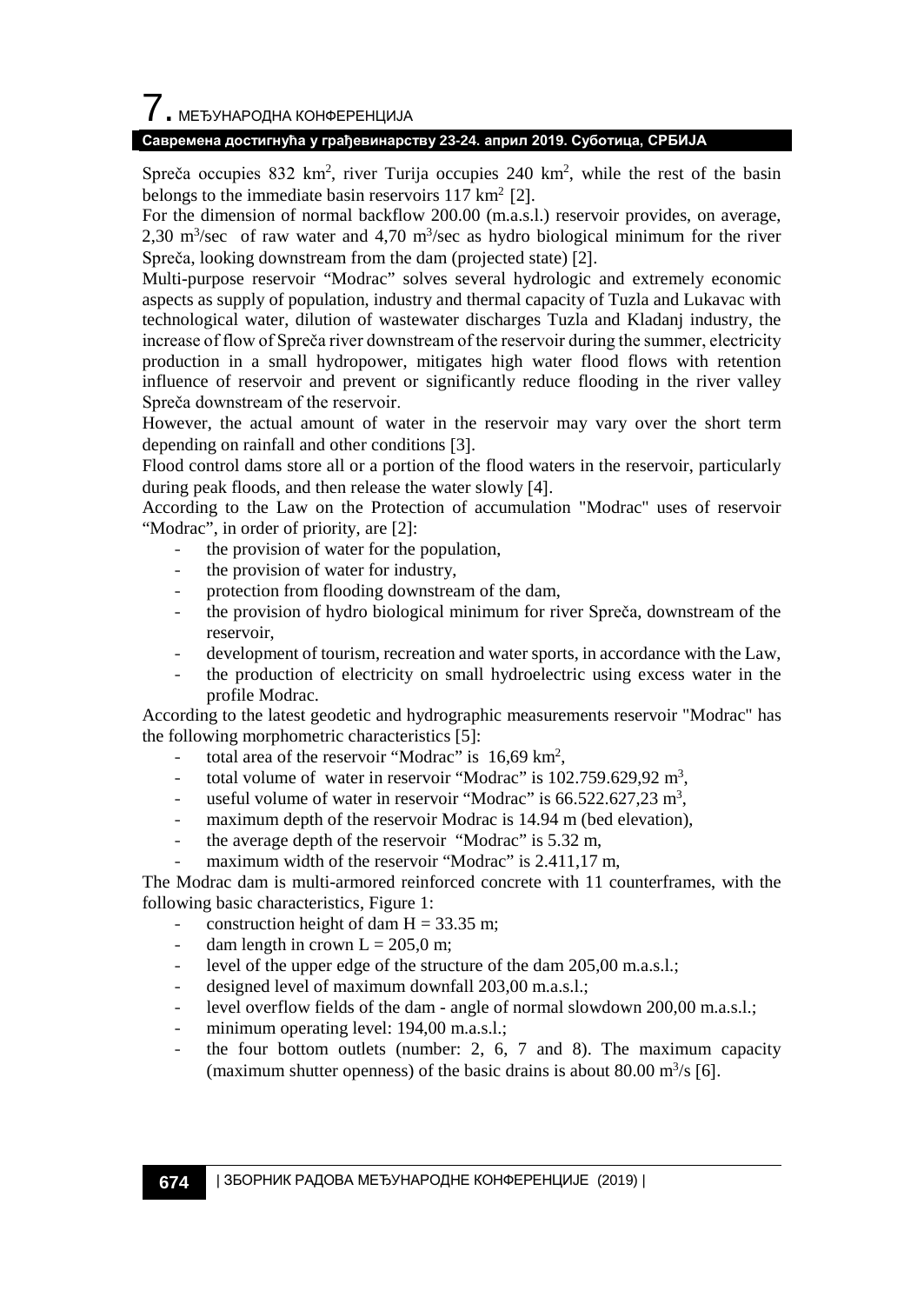## $7<sup>th</sup>$ INTERNATIONAL CONFERENCE

**Contemporary achievements in civil engineering 23-24. April 2019. Subotica, SERBIA**



*Figure 1. Charateristics of dam Modrac*

The emergence of high water is extreme hydrological phenomena defined by an unusually high water level, flow or volume of water at a certain place at a certain time period. Causes and consequences of flooding is usually not be predicted, but can be mitigated. The consequences of floods vulnerability of human lives and material goods, huge damage, involvement of a large number of people and resources in the field, social insecurity of the population, etc [5].

Figure 2 shows digital orthophoto image of multi-purpose reservoir ,,Modrac" where are visible enormous amounts of sediments at the coastline of lake Modrac [6].



*Figure 2. Digital orthophoto image of multi-purpose reservoir "Modrac"*

Due to climate change in the period from the formation of the multi-purpose reservoir "Modrac" to the present day all major flood waves have been recorded. In Table 1 of 1965,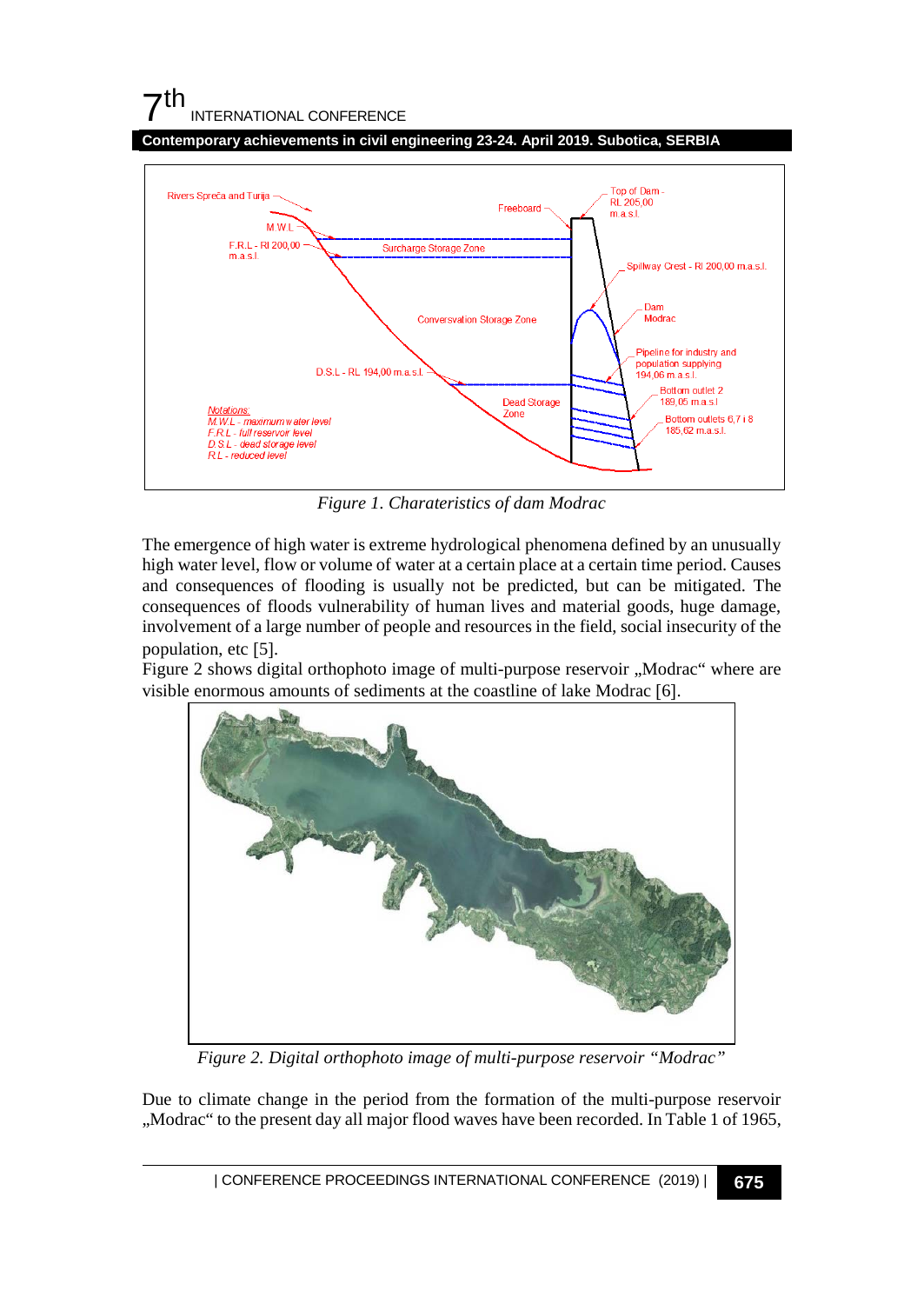7. МЕЂУНАРОДНА КОНФЕРЕНЦИЈА

**Савремена достигнућа у грађевинарству 23-24. април 2019. Суботица, СРБИЈА**

April 1985, July 1986, May 1987, June 2001, March 2006, May/June 2010 and May 2014 [6].

| Time to appear of<br>flood wave | Maximum<br>level H | Inflow<br>$Q_{\rm inf}$ | Outflow<br>$Q_{\rm out}$ | Retention of<br>reservoir | Rainfall |
|---------------------------------|--------------------|-------------------------|--------------------------|---------------------------|----------|
|                                 | (m.a.s.l.)         | $(m^3/s)$               | $(m^3/s)$                | $\%$                      | (mm)     |
| $14.4. - 24.4.1985.$            | 201.09             | 406.50                  | 201,10                   | 50.53                     | 81,16    |
| 15, 25.7, 1986.                 | 200.74             | 272.10                  | 154.90                   | 43.07                     | 117,57   |
| 3.5-13.5 1987.                  | 201,60             | 730,00                  | 331.45                   | 54,60                     | 112,30   |
| $17.6 - 27.6$ , 2001.           | 202.12             | 619.10                  | 466,36                   | 24.56                     | 60,20    |
| $29.5 - 8.6$ , 2010.            | 201,18             | 411,11                  | 252.54                   | 38,57                     | 92,60    |
| $14. - 23.5.2014.$              | 203,42             | 1602.00                 | 1137.00                  | 29.00                     | 213,90   |

*Table 1. Review of the characteristics of registered flood waves* [9]

The hydrographs of flood waves are determined on the basis of the natural flow into the reservoir. The hydrograph of outflows is determined by the discharge through the discharge facilitiess on the dam Modrac [9].

The discharge volume is controlled over the flow curve at the Modrac downstream station. The amount of discharges is regulated by the bottom outlets and spillway facilities and depends on the level of water in the reservoir. Since the amount of discharge is limited by the appearance of large flood waves, there is a rise in the water level in the reservoir (accumulation charge), and thus absorbs part of the volume of the flood wave, ie it makes the reduction of the maximum flow. The reduction of maximum flow downstream ranges from 16 to 55% depending on the size of the water wave and the state of the reservoir Modrac level [8].

#### **2. PRECIPITATION CHANGES**

In addition, to determine the trend of changes in precipitation for a sequence of years from 1999. to 2018., the following figure shows the maximum annual precipitation values. From the Table 2 it is visible that maximum value of precipitation  $(1434 \, \text{lm}^2)$  has occured in 2014. All precipitation datas are measured climatological station "Modrac" (K.S. Modrac) which is located at dam Modrac.

In the following table are shown values of mean annual precipitation for the catchment area of the multi-purpose reservoir "Modrac" for the period 1999 - 2018.

| c" for the period 1999 - 2018 |      |                |  |  |  |  |
|-------------------------------|------|----------------|--|--|--|--|
|                               | Year | $P_{sum}$ (mm) |  |  |  |  |
|                               | 1999 | 903.00         |  |  |  |  |
|                               | 2000 | 403.40         |  |  |  |  |
|                               |      |                |  |  |  |  |

2001 1021.00 2002 746.30 2003 781.10 2004 1037.80 2005 1133.20

*Table 2. Mean annual of rainfall for the catchment area of the multi-purpose reservoir "Modrac" for the period 1999 - 2018*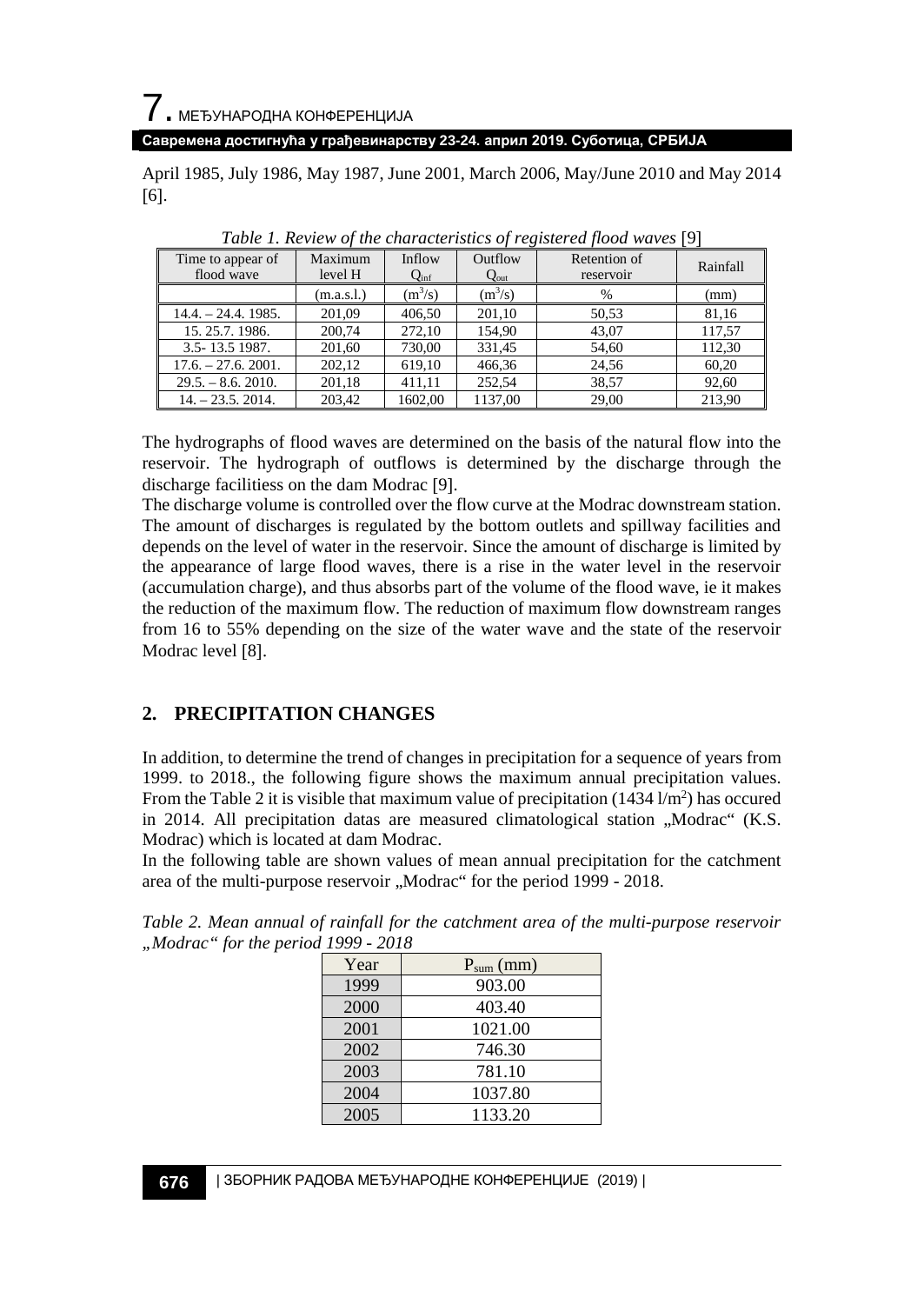**Contemporary achievements in civil engineering 23-24. April 2019. Subotica, SERBIA**

| 2006 | 1022.52 |
|------|---------|
| 2007 | 928.81  |
| 2008 | 803.20  |
| 2009 | 850.60  |
| 2010 | 1258.10 |
| 2011 | 530.50  |
| 2012 | 709.47  |
| 2013 | 850.50  |
| 2014 | 1392.33 |
| 2015 | 687.10  |
| 2016 | 989.20  |
| 2017 | 843.85  |
| 2018 | 966.50  |

#### **3. INFLOW INTO MULTI-PURPOSE RESERVOIR "MODRAC"**

On the profile dam Modrac there is no possibility of direct measurement of the natural inflow, but that it is determined from the dependence of volume changes and the amount of emphasis through outlets and spillway, using the water balance equation. This calculation is extremely reliable because it accurately measured using data on changes in the level and quantity of releases.

Inflow and outflow hydrograph calculation is based on the following equations:

1. Water balance equation:  $R = P - ET - IG - \Delta S$  (1)

where: P – rainfall

 $R$  – runoff

ET – evapotranspiration

IG – deep/inactive groundwater

 $\Delta S$  – change in soil storage

2. Inflow and outflow equations with use of water balance equation:

$$
\int_{t_0}^t Q_{inflow} dt = \int_{t_0}^t Q_{outflow} dt \pm \Delta V \tag{2}
$$

$$
Q_{inflow} \cdot \Delta t = Q_{outflow} \cdot \Delta t \pm \Delta V \tag{3}
$$

where:

$$
Q_{inflow} \cdot \Delta t = V_{inflow}
$$
  

$$
Q_{outflow} \cdot \Delta t = V_{outflow}
$$

 $Q_{inflow}$  – the amount of water that flows into reservoir,  $Q_{outflow}$  – amount of water that flows out of the reservoir,  $\Delta V$  – amount of water which remains in the reservoir

Typical display of mean annual inflow hydrograph for reservoir and dam are represented in Figure 4.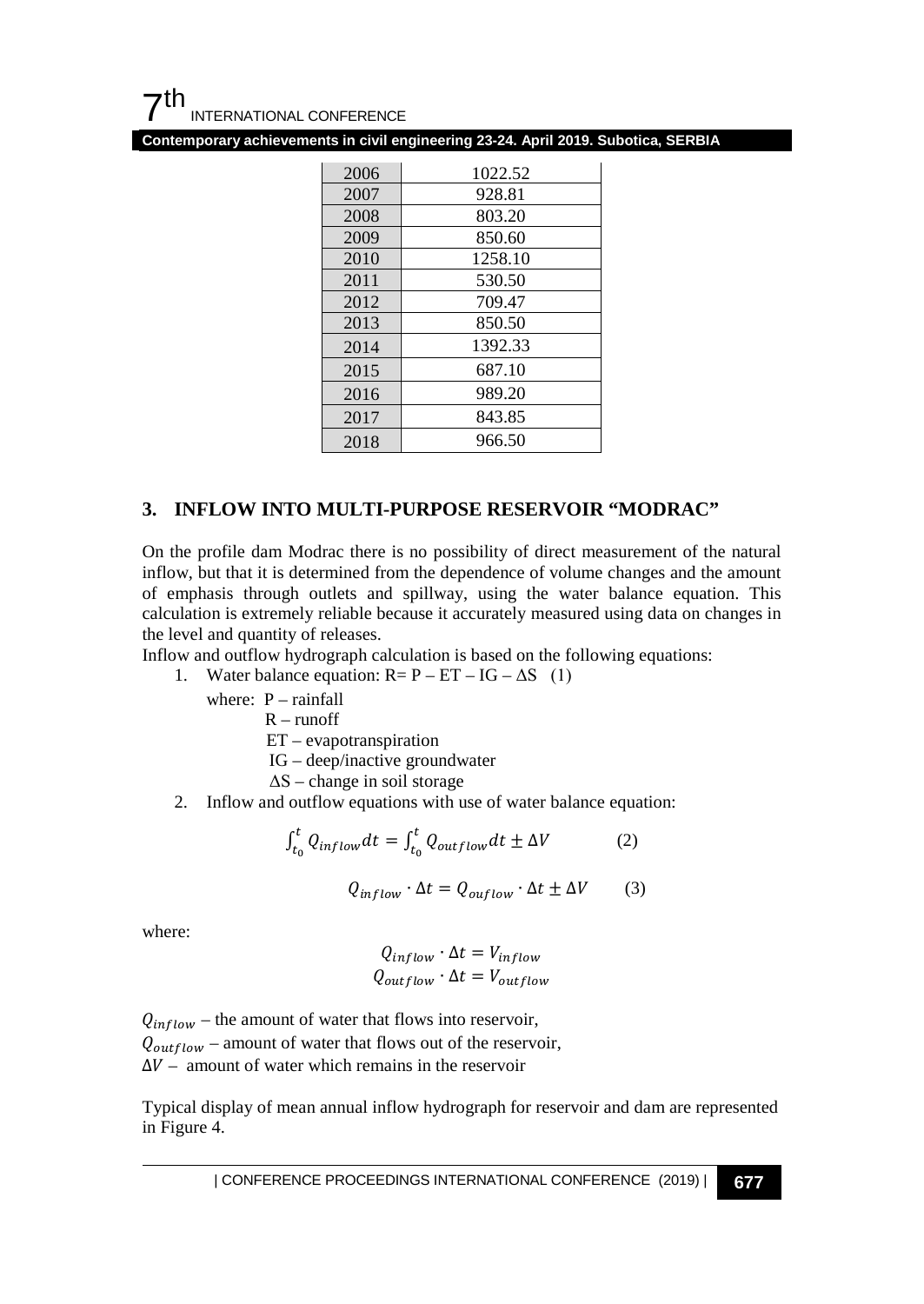#### **Савремена достигнућа у грађевинарству 23-24. април 2019. Суботица, СРБИЈА**



*Figure 4. Typical display of mean annual inflow hydrograph for reservoir and dam*

In the following table are shown calculated values of mean annual inflows for the catchment area of the multi-purpose reservoir "Modrac" for the period 1999 - 2018.

|                                       |  |  |  | Table 3. Mean annual inflows for the catchment area of the multi-purpose reservoir |  |
|---------------------------------------|--|--|--|------------------------------------------------------------------------------------|--|
| "Modrac" for the period $1999 - 2018$ |  |  |  |                                                                                    |  |

| Year | $Q_{mean}(m^3/s)$ |
|------|-------------------|
| 1999 | 15.31             |
| 2000 | 10.26             |
| 2001 | 27.71             |
| 2002 | 16.48             |
| 2003 | 8.28              |
| 2004 | 17.43             |
| 2005 | 25.25             |
| 2006 | 19.46             |
| 2007 | 13.27             |
| 2008 | 12.53             |
| 2009 | 16.94             |
| 2010 | 27.23             |
| 2011 | 7.18              |
| 2012 | 9.53              |
| 2013 | 12.83             |
| 2014 | 15.98             |
| 2015 | 16.03             |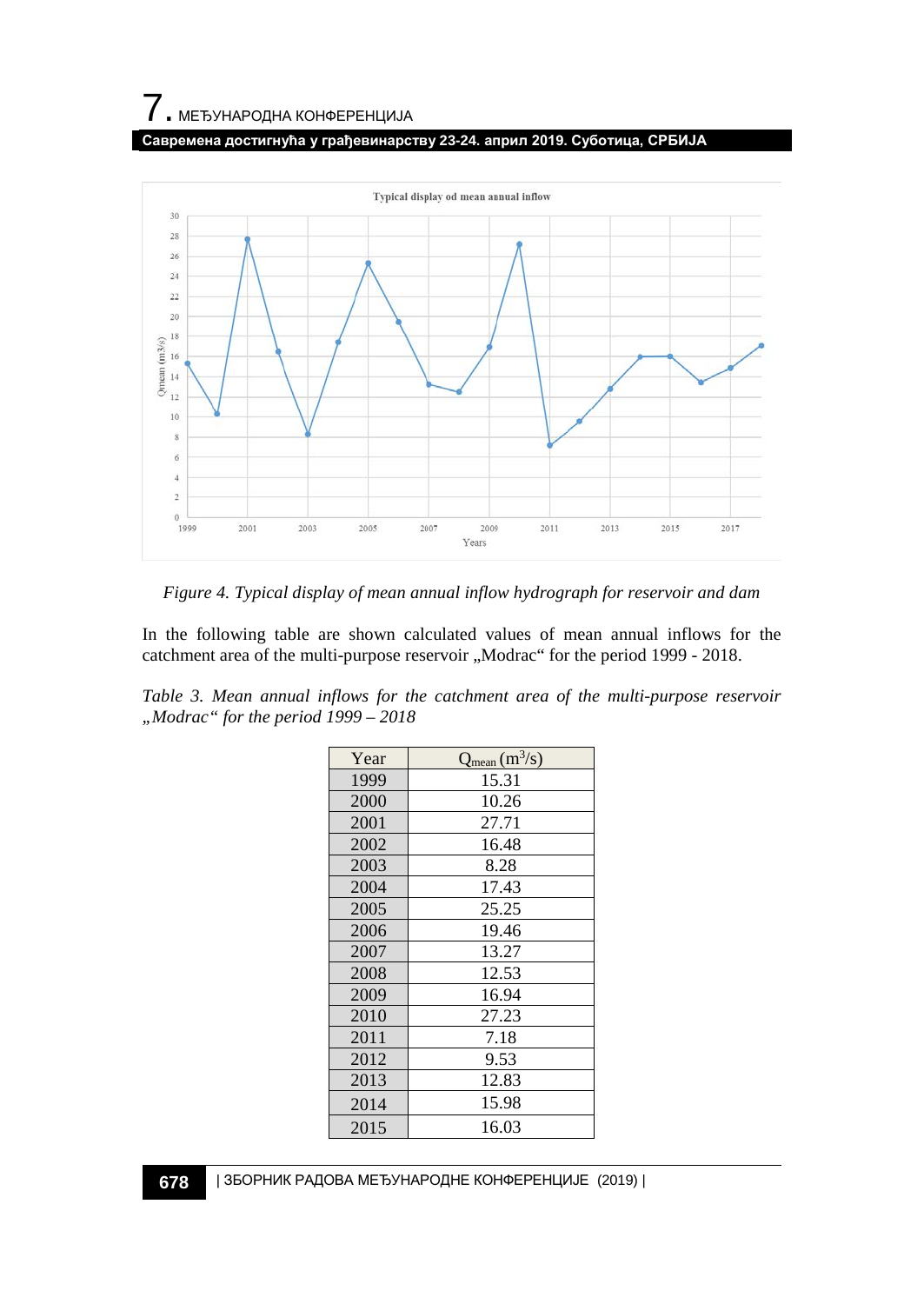

**Contemporary achievements in civil engineering 23-24. April 2019. Subotica, SERBIA**

| 2016 | 13.48 |
|------|-------|
| 2017 | 14.88 |
| 2018 | 17.10 |

### **4. RUNOFF COEFFICIENT OF MULTI-PURPOSE RESERVOIR "MODRAC" CATCHMENT**

The average annual runoff coefficient η for the catchment area of multi-purpose reservoir "Modrac" was calculated on the basis of the data on measured annual rainfall amounts and the amount of water affixed to the multi-purpose reservoir on the basis of the balance equation, also at the annual level for the already contemplated period 1999-2018. years.

The average runoff coefficient η was obtained on the basis of the following form:

$$
\eta = \frac{V_{outflow}}{V_{rainfall}}\tag{4}
$$

where:

 $V_{\text{outflow}}$  – volume of outflow water  $(m^3)$  $V_{\text{rainfall}} - \text{volume of precipitation water (m}^3)$ 

Figure 5 shows average runoff coefficient for the catchment area of multi-purpose reservoir "Modrac" for the period from 1999-2018.



*Figure 5. Average runoff coefficient for the catchment area of multi-purpose reservoir "Modrac" for the period from 1999-2018.*

In the continuation of the article, it was presented the functional dependence between the runoff coefficient and the calculated annual flow  $(Q_{mean})$  into the multi-purpose reservoir (Figure 6) and the dependence of the runoff coefficient and annual sum of the precipitation of Psum (Figure 7) was presented for the period 1999-2018.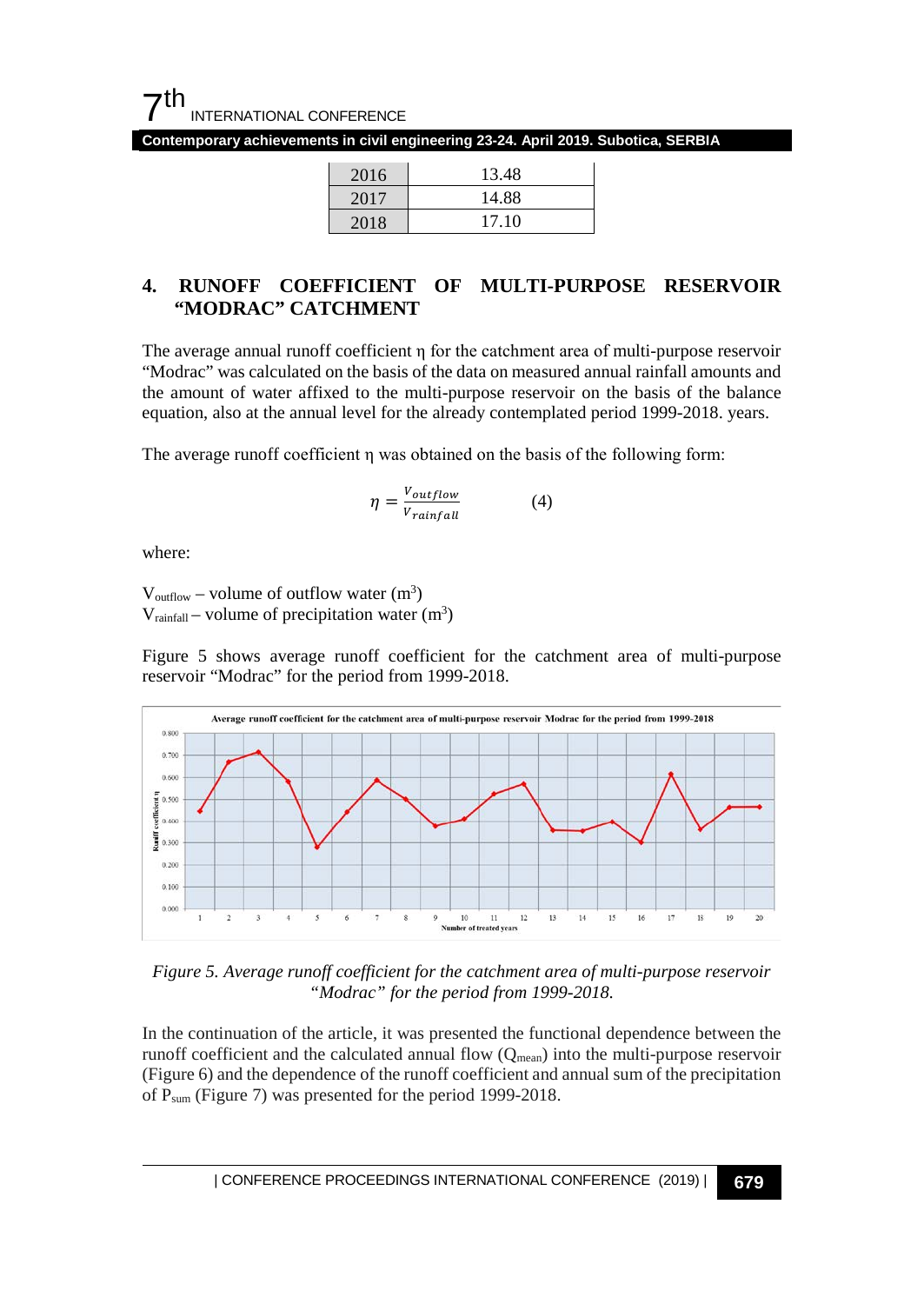# $\overline{\phantom{a}}$ . МЕЂУНАРОДНА КОНФЕРЕНЦИЈА



*Figure 6. Runoff coefficient in function of mean annual inflow into multi-purpose reservoir "Modrac" for the period from 1999-2018.*



*Figure 7. Runoff coefficient in function of annual rainfall into multi-purpose reservoir "Modrac" for the period from 1999-2018.*

## **5. CONCLUSIONS**

In this paper, the runoff coefficient  $\eta$  is presented in relation to the mean annual inflow into multi-purpose reservoir "Modrac" and the annual sum of precipitation on the catchment area of multi-purpose reservoir "Modrac". It is evident that the value of the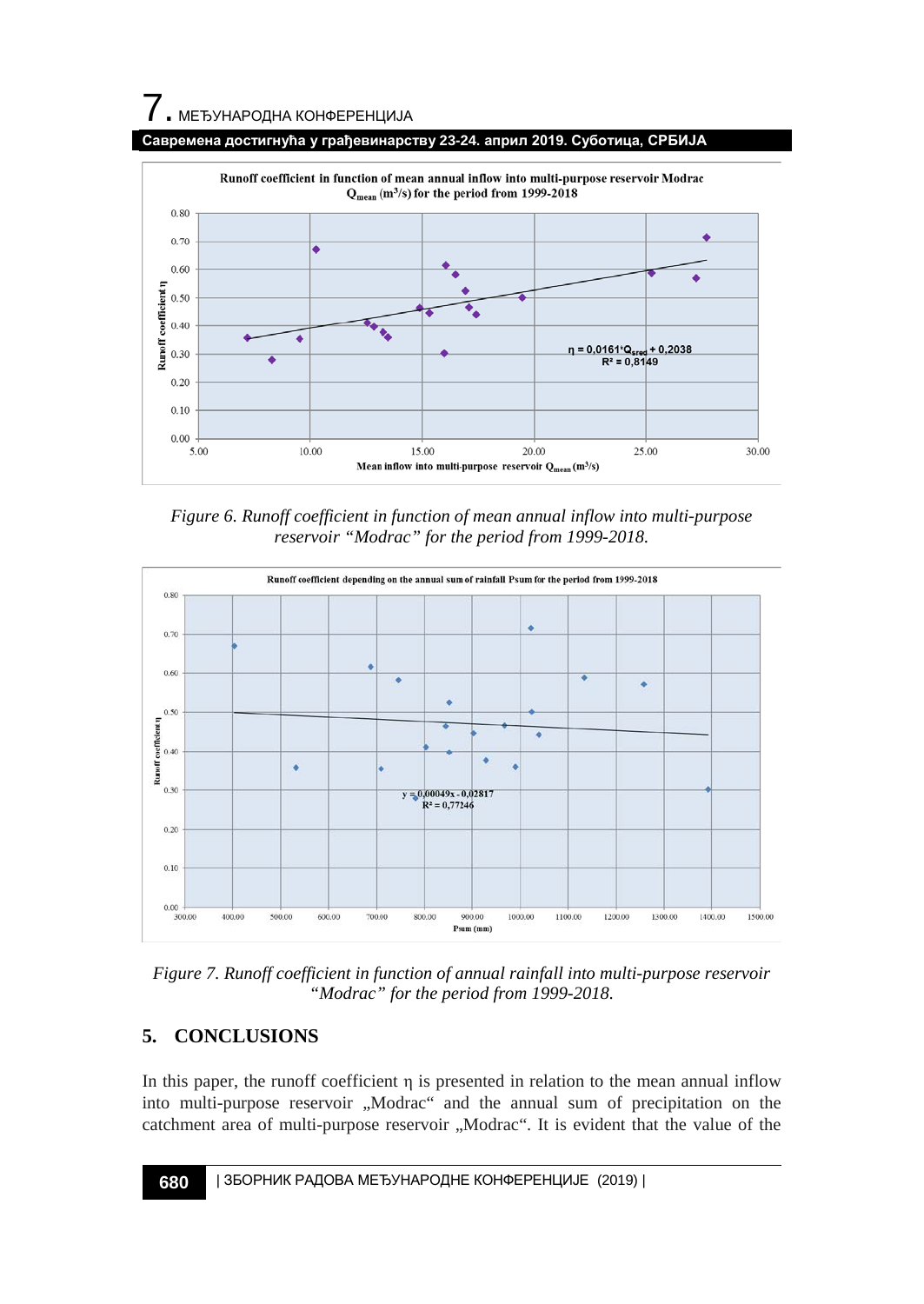### $7th$ INTERNATIONAL CONFERENCE

#### **Contemporary achievements in civil engineering 23-24. April 2019. Subotica, SERBIA**

coefficient of correlation R in relation to the runoff coefficient and Q<sub>mean</sub> annual average inflow is  $R = 0.8149$  which is a very positive bond (Figure 6), while in relation to the runoff coefficient and annual sum of rainfall the coefficient of correlation is  $R = 0.77246$ which represents a medium positive bond (Figure 7). Also, it should be noted that the value of the mean annual runoff coefficient for the catchment area of multi-purpose reservoir "Modrac" for the considered period was the lowest in 2002 and the highest in 2004 (Figure 5.).

#### **REFERENCES**

- [1] Kovčić, O. (2017). "Management of multi-purpose reservoirs with a case study of Lake Modrac", University of Tuzla, Faculty of Mining – Geology – Civil Engineering, PhD Thesis.
- [2] The Associated Programme on Flood Management (APFM), (2006). Environmental Aspects of Integrated Flood Management, Geneva, Switzerland, 37-38.
- [3] Simonović, S. (2009). Managing Water Resources Methods and Tools for a Systems Approach, UNESCO i Taylor & Francis, ISBN: 978-92-3-104078-8 UNESCO
- [4] Kupusović, T., Suljić, N., Zigic, I., Kovčić O. (2014). Trend and possible causes of flood waves at the dam profile of multipurpose reservoir "Modrac", Bosnia and Herzegovina, Milankovitch Anniversary Symposium UNESCO Water Management in Transition Countries as Impacted by Climate and Other Global Changes, Lessons from Paleoclimate, and Regional Issues, pp. 120-124.
- [5] "Geodesic hydrographic survey of the bottom of the lake is the reservoir shoreline to the processing of the measured data," MIG Ltd. Slavonski Brod, 2012.
- [6] Kupusović, T.; Vučijak, B.; Kovčić, O. (2015). Reservoir Modrac and its functioning during floods in May 2014., Hrvatske vode 23 91, pages 19-28, UDK 556.166(497.6)
- [7] Initial National Report of Bosnia and Herzegovina under the United Nations Framework Convention on Climate Change, Banja Luka, 2009.
- [8] Kovčić, O. (2011). Analysis of flow waves on the profile of reservoir "Modrac" in terms of throughput capacity of dam, University of Tuzla, Faculty of Mining – Geology – Civil Engineering, Master Thesis
- [9] Suljic, N., Kovcic O. (2018). Analysis of time oscillations of water on lake Modrac as a multi-purpose reservoir, Archives for Technical Sciences, Bijeljina, Year X, No. 18, pp. 31-40, ESCI Indexed.
- [10] The Coordination Team for the protection of Modrac accumulation. The impact of wastewater from the mine coal to accumulation Modrac, 2013.